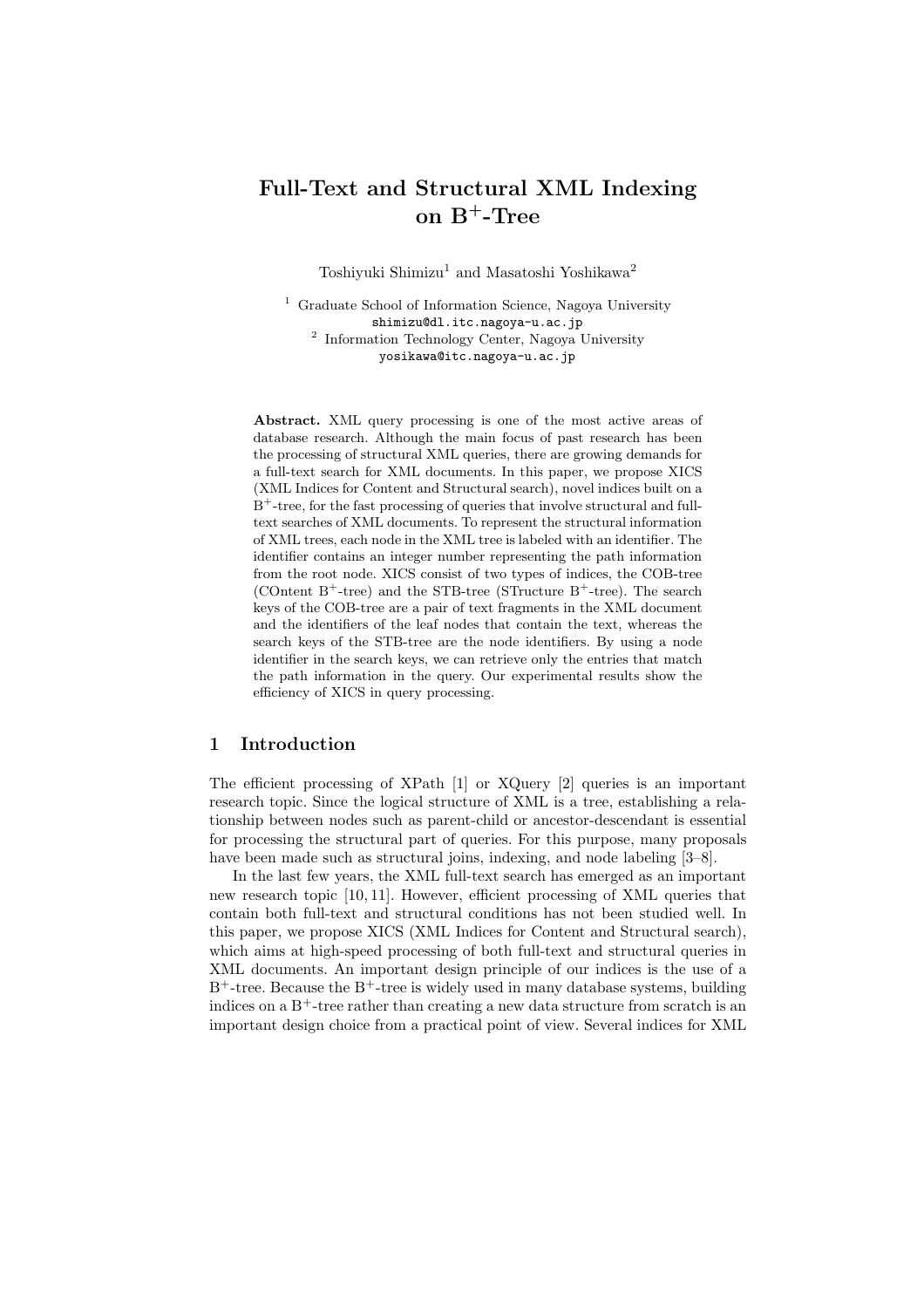### 2 Toshiyuki Shimizu and Masatoshi Yoshikawa

documents using a  $B^+$ -tree have already been proposed. For example, XISS [3] is a node index approach on a  $B^+$ -tree. XISS is flexible in that the basic unit to be indexed is a node; however, to process a query, the query needs to be decomposed to a node unit, and then intermediate results need to be joined. The XR-Tree [4] is another tree-structured index for XML documents. In an XR-Tree, nodes in XML documents are labeled and stored in an extended  $B^+$ -tree index.

These indices efficiently preserve the ancestor-descendant or parent-child relationship between nodes; however, they do not take full-text searches into consideration. Recently, an indexing approach compatible with a full-text search for XML documents that integrates structure indexes and inverted lists was proposed in [14], which uses element names or keywords as a search key of indices. In our approach, to accelerate both the structures and full-text searches of XML documents, we constructed a  $B^+$ -tree in which the search keys are a pair of text fragment *t* and the node identifier of the leaf node which contains *t*. The node identifiers consist of two parts: a path identifier that indicates the path from the root node and the Dewey-order among sibling nodes sharing the same path identifiers. Search keys are first sorted by text fragments; hence, the index entries that contain the same text are clustered in the index. In such a cluster, entries representing nodes that have the same structure are clustered together. We call this type of index a COB-tree (COntent  $B^+$ -tree). We can answer XPath queries involving both structure and contents specifications such as "//title[contains $(.; XML')$ ]", which needs a join operation in the case of [14], by traversing the COB-tree only once.

A COB-tree is not suitable for processing structural queries such as "//title", because entries in a COB-tree are first sorted by text. Therefore, we constructed another type of  $B^+$ -tree called an STB-tree (STructure  $B^+$ -tree). In an STBtree, the above-mentioned node identifiers are used as search keys. An important observation about an STB-tree is that entries are not clustered by element name. This is because path identifiers do not, in general, cluster nodes having the same element names. To manage this problem, we have developed a *search-key mapping* technique in which index entries are sorted by the lexicographical order of the reverse path (the element path from the node upward to the root node) and not by the path identifier itself. Reverse paths are effective in processing XPath queries that include " $\frac{1}{n}$ ". When searching, the index is traversed by mapping the reverse path to the path identifiers. By employing the *search-key mapping* technique, entries relevant to the nodes that have the same tag name are clustered in the index; hence, a query such as "//title" can be processed efficiently.

XICS consists of a COB-tree and an STB-tree. In general, when processing an XPath query having the *contains()* function, we can filter nodes using the text conditions or the structural conditions in the query. The use of the XICS can accelerate both types of filtering. We have implemented a COB-tree and an STB-tree using GiST [12]. The experimental results show the effectiveness of XICS.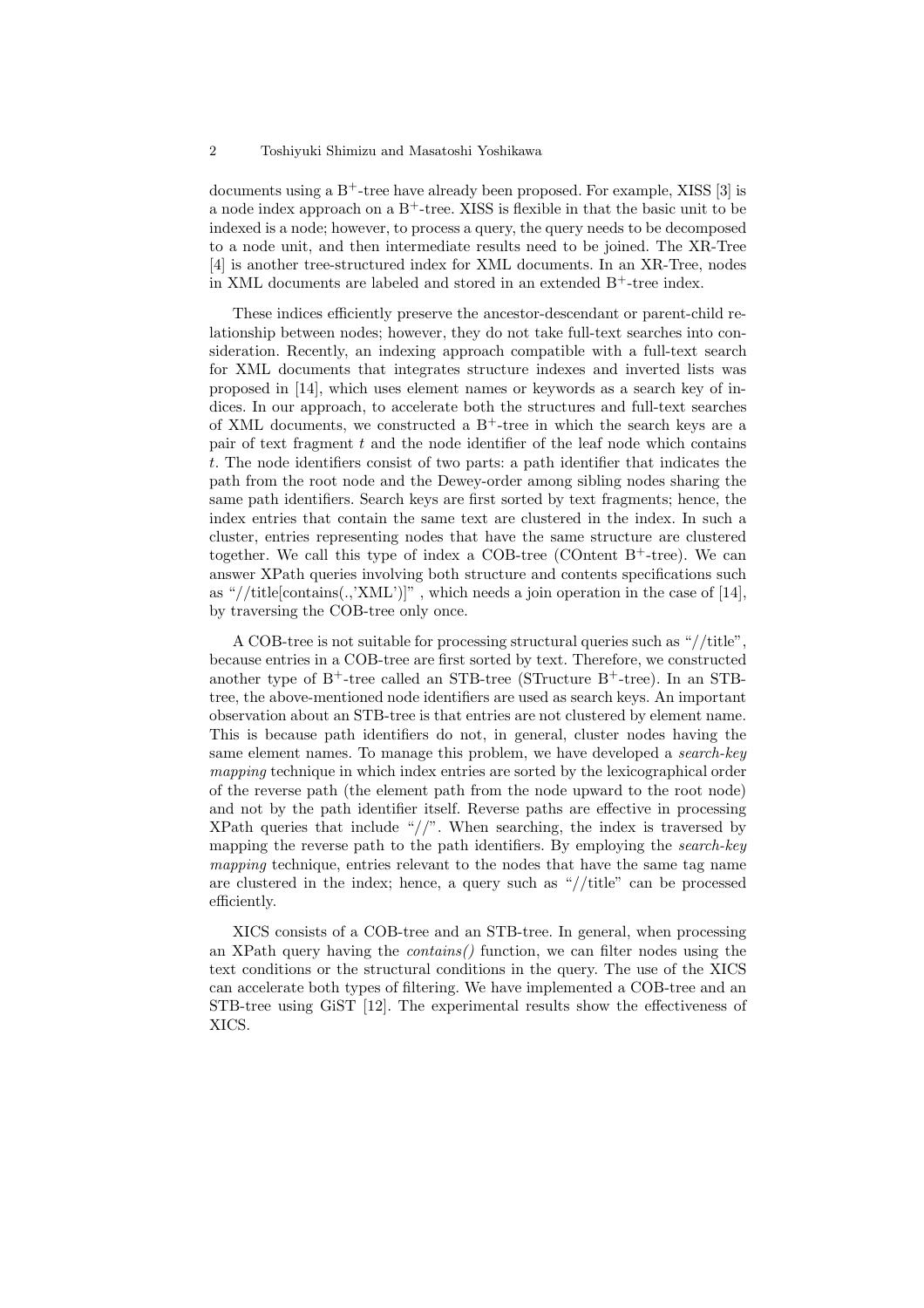### **2 PSP: A Node Labeling Scheme**

In this section, we explain our node labeling scheme using the XML document shown in Figure 1. Figure 1 is a tree representation of an XML document. The ovals, triangles, rhombi, and strings in the rectangles represent element nodes, attribute nodes, text nodes, and text values, respectively.



of sample XML document.

| <b>Table 1.</b> Correspondence of path |
|----------------------------------------|
| and path identifier.                   |

| and path racheller.         |            |  |  |  |  |
|-----------------------------|------------|--|--|--|--|
| Path                        | Path       |  |  |  |  |
|                             | Identifier |  |  |  |  |
| /document                   |            |  |  |  |  |
| /document/title             | 2          |  |  |  |  |
| /document/title/@lang       | 3          |  |  |  |  |
| /document/section           | 4          |  |  |  |  |
| /document/section/title     | 5          |  |  |  |  |
| /document/section/section 6 |            |  |  |  |  |

Node labeling schemes play an important role in XML query processing, and thus many studies [3, 8] of them have been made. A widely used node identifier is a pair of *preorder* and *postorder*, which can uniquely reconstruct the topology of an XML tree. However, such node identifiers do not convey element names or path information. It is important to obtain such information easily from a node identifier in order to quickly obtain the nodes corresponding to path expressions in the query. Therefore, we have designed a node labeling scheme in which node labels contain a *path identifier*. A path identifier identifies the path from the root node to a node. Table 1 shows an instance of path identifiers assigned to the paths in the XML document in Figure 1. In general, we cannot uniquely distinguish the nodes in an XML document only by path identifier. For example, the two nodes corresponding to "/document/section" in Figure 1 have the same path identifier. Therefore, we have introduced the *Sibling Dewey Order* to preserve order information among sibling nodes. The Sibling Dewey Order of the root node is 1. The Sibling Dewey Order of a non-root node *n* is a concatenation of the Sibling Dewey Order of the parent of *n* and the sibling order of *n* among siblings assigned the same path identifiers.

We call a pair of a path identifier and a Sibling Dewey Order a *PSP* (*Path Sibling Pair*). Nodes are uniquely identified by a PSP. For example, with reference to the path identifiers in Table 1, each node in Figure 1 is labeled by a PSP  $(x, y)$ , where *x* denotes a path identifier, and *y* denotes a Sibling Dewey Order. For example, the path from the root node to node  $n_3$  is "/document/section/section", so the path identifier is 6 Furthermore, node  $n_3$  is the second sibling among the sibling nodes with the same element name. Therefore, the Sibling Dewey Order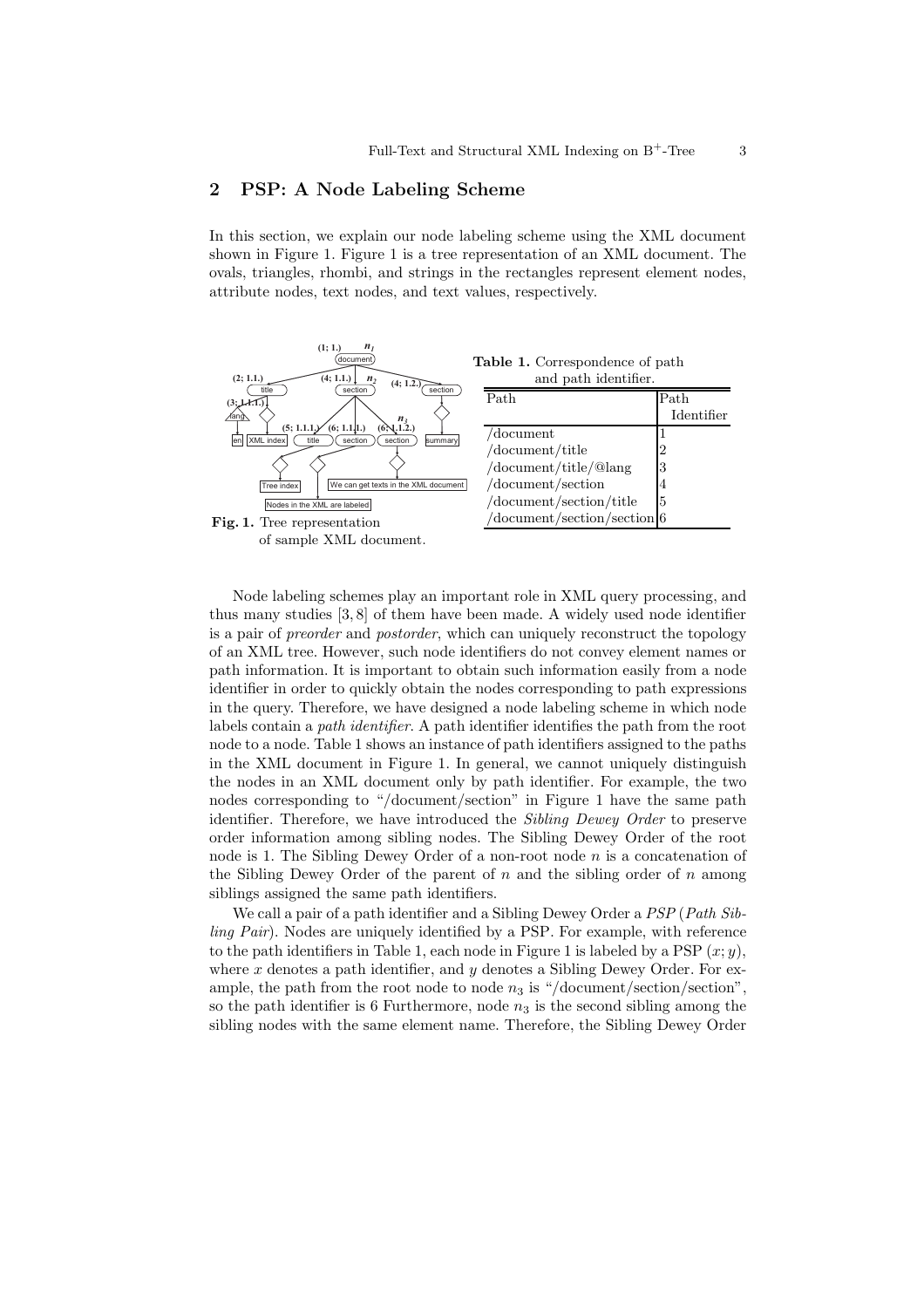#### 4 Toshiyuki Shimizu and Masatoshi Yoshikawa

of the node *n*<sup>3</sup> becomes 1.1.2. because the Sibling Dewey Order of the parent node  $n_2$  is 1.1. and the sibling order of  $n_3$  is 2.

The nature of PSP makes it possible to identify the nodes at the instance level and to easily verify the parent-child or ancestor-descendant relationship between nodes. We can quickly obtain the path relationship between two nodes by referring to the inclusive relationship of the paths corresponding to the path identifiers. Note that the table storing the correspondence between paths and path identifiers is small enough to be kept in the main memory. Once a path relationship among nodes is verified, the instance level parent-child or ancestordescendant relationship is verified by the subsequence matching of the Sibling Dewey Order. The PSP compactly conveys useful information for processing queries efficiently.

## **3 Index Construction**

We propose two kinds of indices on a B+-tree: A *COB-tree* (*COntent B*+*-tree*) and an *STB-tree* (*STructure B*<sup>+</sup>*-tree*). The search keys in a COB-tree are the pairs of the text fragment and the PSP of the node in which the text appears, which is used for processing a query that involves both the text and structure of the XML document. The search keys in an STB-tree are the PSP of all element nodes and attribute nodes, which is used for processing queries that only involve the structural information of the XML documents.

### **3.1 Text in COB-tree**

To answer full-text searches and keep phrase information, we use the suffix texts of a text in an XML document as the text in the search key of a COB-tree. For example, the suffix of "Nodes in the XML are labeled" are as follows:

| Nodes in the XML are labeled | XML are labeled |
|------------------------------|-----------------|
| in the XML are labeled       | are labeled     |
| the XML are labeled          | labeled         |

Pairs of each of the suffix texts and the PSP of the node that contains the suffix text make up the search keys of a COB-tree. However, keeping all phrase information in the index increases the index size. Therefore, we decided to keep only the words that were needed to distinguish the phrase from other phrases. For example, when we refer to Figure 1, for the suffix "the XML are labeled" of the text "Nodes in the XML are labeled", we keep only the first three words "the XML are" as these are enough to be distinguished from the suffix "the XML document" of the text "We can get texts in the XML document". Even if the search phrase is longer than a matching text in the index, we can narrow down the candidate nodes to only one.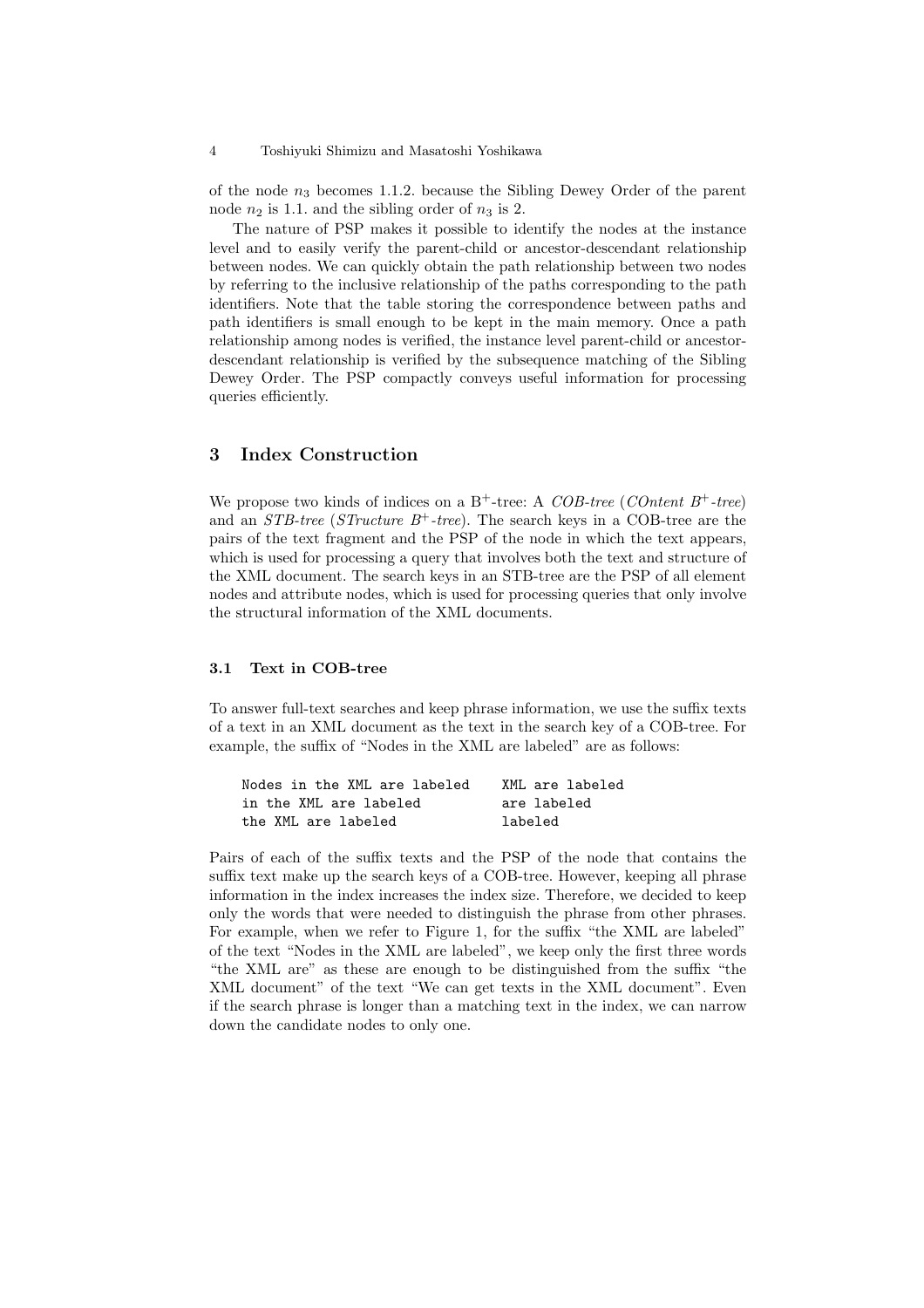#### **3.2 Search-Key Mapping**

We must pay attention to the order of the keys, since the cost can be minimized by retrieving adjacent leaf pages of a  $B^+$ -tree. If we sort the path identifiers in Table 1 simply by their value, there is almost no meaning to the order. In general, it is difficult to meaningfully assign a unique value to the path. For example, when we process the query "//title", the path identifiers corresponding to the path are expected to be clustered in the  $B^+$ -tree. However, if we sort the path identifiers simply by value, the path identifiers corresponding to the path "//title" , which are 2 and 5 in the running example, are generally dispersed in one or more leaf pages in the B+-tree.

To overcome this problem, we propose *search-key mapping*, in which the key order is determined not by the key itself but by the value transformed when using information about the key (mapping information). Table 1 is used to retrieve the correspondence between path and path identifier in the following example. When we process a query that contains " $\frac{1}{n}$ ", such as " $\frac{1}{\text{title}}$ ", the path identifiers 2 and 5 are expected to be clustered in the index. When such a case is considered, it is appropriate to order the path identifiers based on the reverse path of the corresponding path in the B<sup>+</sup>-tree. That is, in this example, when we use " $\rangle$ " as a delimiter of the reverse path steps, we prepare mapping information such as "document*\*" for 1, "title*\*document*\*" for 2, "@lang*\*title*\*document*\*" for 3, and so on. Then, the order of the path identifiers is determined based on the lexicographical order of the corresponding reverse path. In this example, the order of the path identifier using the mapping information is 3 *<*1 *<*4 *<*6 *<*2 *<*5. Generally, the mapping information is small enough compared with XML documents, and we can retain it in the main memory. Therefore, ordering with mapping information can be done very fast.

Entries corresponding to the nodes with the same tag name are clustered in one location in the index, so we can process the XPath query containing "//" efficiently. Furthermore, since the Sibling Dewey Order is ordered by comparing the value of sibling numbers from the root node, the ordering of the key in an STB-tree is determined first by the path identifiers, using mapping information, and then by the Sibling Dewey Order when the path identifiers are equal. The ordering of the key in a COB-tree is determined first by the text and then by the same method as in an STB-tree when the texts are equal. The above approaches permit the clustering of index entries corresponding to the nodes with the same path in addition to the nodes that contain the same suffix text.

Figures 2 and 3 show an STB-tree and a COB-tree respectively, constructed for the XML document in Figure 1. In these figures, the delimiter of the text and the PSP is ",", and the delimiter of the path identifier and the Sibling Dewey Order is ";". We set  $L = 3$ , which is a threshold for the maximum phrase length of the text in a COB-tree to reduce the index size from a practical point of view. For simplicity, the indices in Figures 2 and 3 are constructed so that one page can contain a maximum of four entries; however, in actual indices, one page can contain over 100 entries and in this way the height of the  $B^+$ -tree is kept low.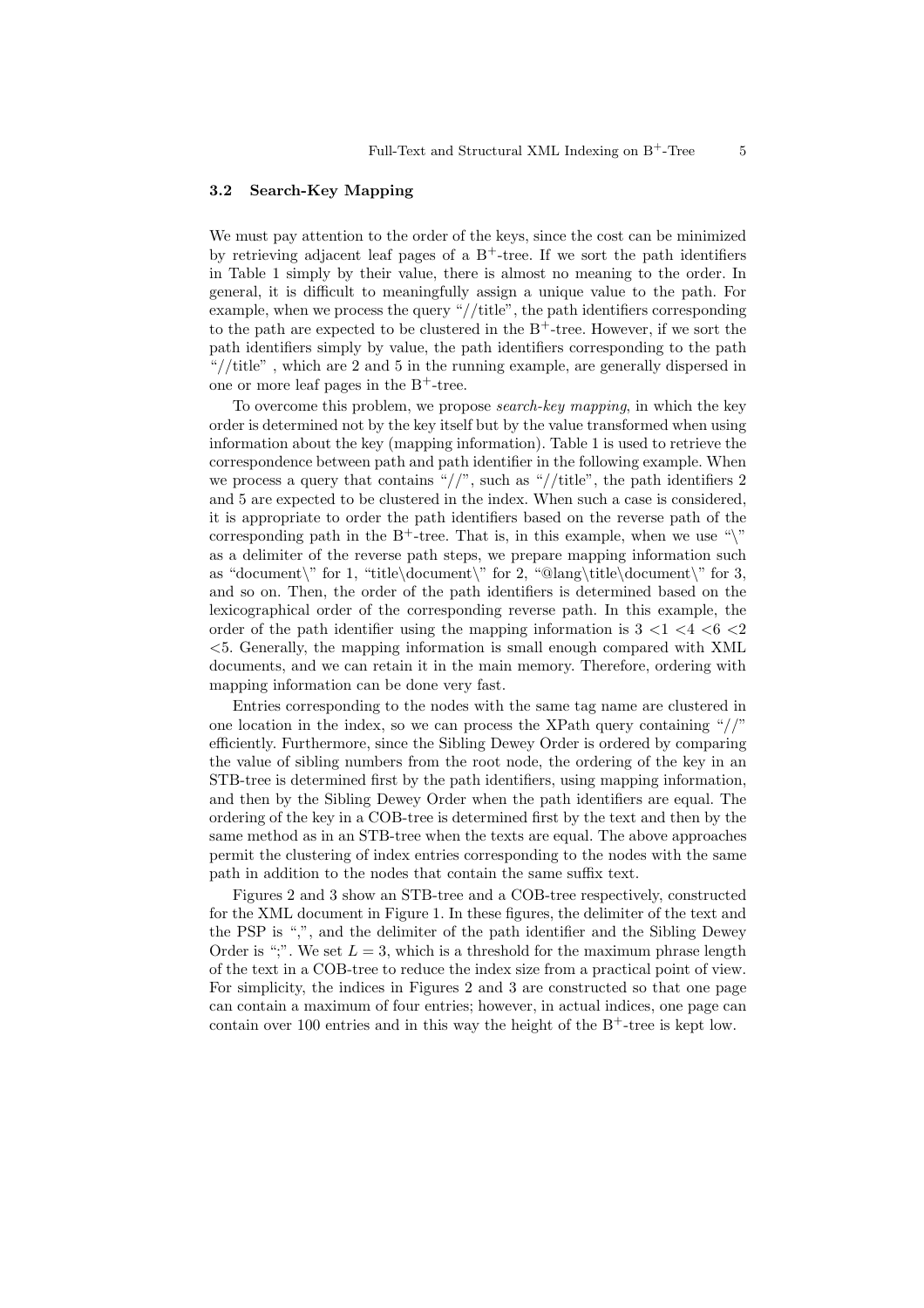

### **3.3 Prefix-Diff COB-tree**

The size of a search key should be small in a  $B^+$ -tree. The search key of a COBtree includes text, and if the phrase length of the text is long, the size of the search key becomes large.

To cope with this problem, we pay attention to the fact that the texts in the search keys contained within the leaf node pages of a COB-tree are ordered lexicographically, and the texts that begin with the same phrase are clustered. We compress the text in the search key by keeping only i) the length of the common prefix with the previous search key; and ii) the following character string after the common prefix. This compression can rebuild the text information in a COB-tree losslessly and reduce the size of search keys. The first search key in a leaf node page must keep the whole original text; however, the other search keys can use the above-described compression technique.

When we search in a COB-tree, the entries are retrieved by a node page block from a disk, and when we search a text in the leaf node page, texts in the search keys are rebuilt first. On the other hand, in the internal node page of a COB-tree, the search key can only be a text, or a text and a PSP pair that is enough to determine which pointer to the child node page should be followed as Prefix B-trees [15].

We call a COB-tree with the above compression a *Prefix-Diff COB-tree*. We call a COB-tree without compression a *Normal COB-tree* when we need to distinguish them. Figure 4 shows a Prefix-Diff COB-tree. The texts of the search keys in the leaf node pages in Figure 4 are compressed. For example, the compressed text "[8]document" of the search key "[8]document,10;1.1.2." indicates that the original text is the same as the text in the previous search key up to the eighth character followed by the different text "document".

### **4 Query Processing**

XPath queries [1] can be processed by traversing XICS and retrieving entries relevant to the nodes corresponding to the query.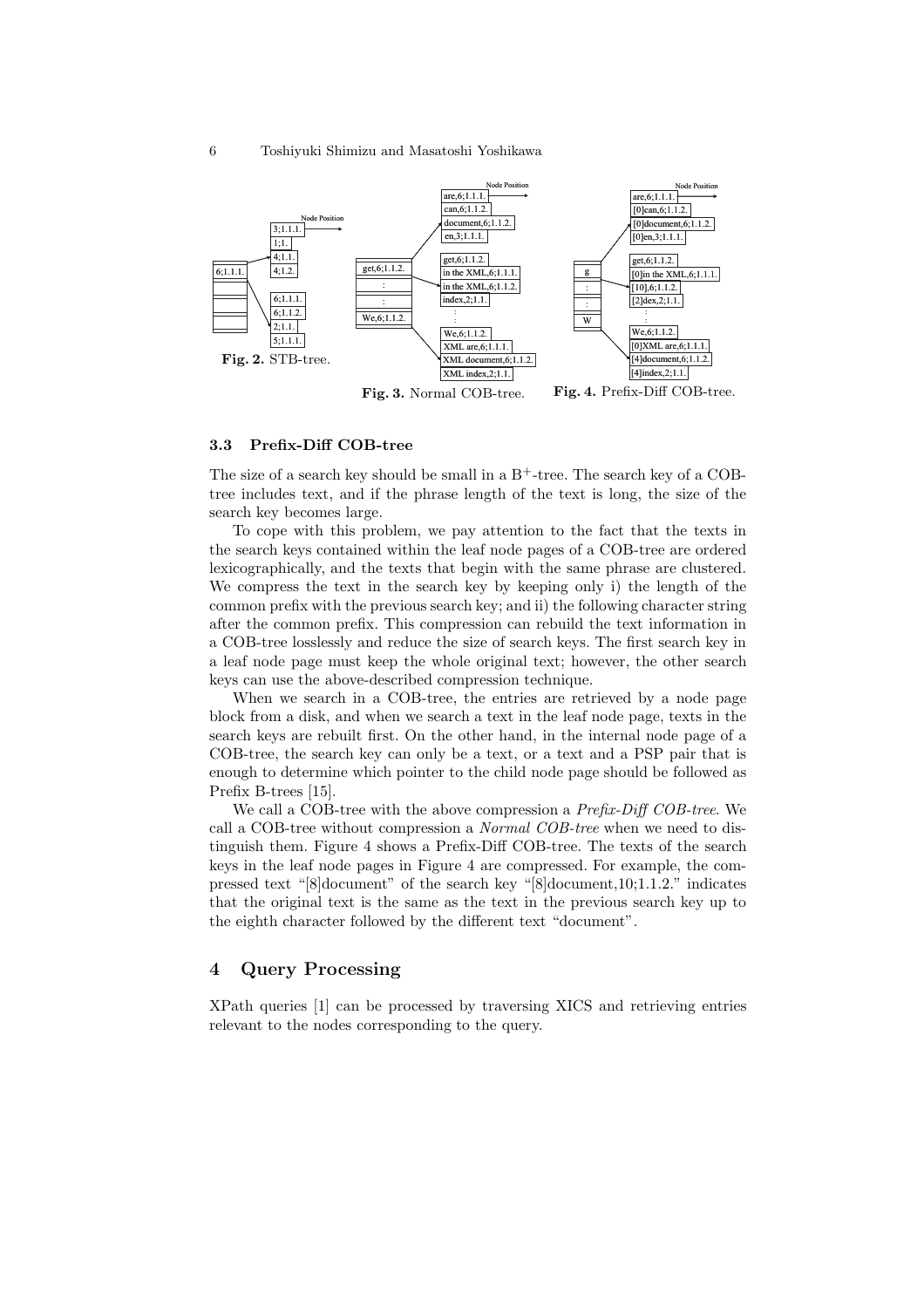Those queries that consist of a path information only can be processed by traversing an STB-tree only once. We call such queries *simple path queries*. On the other hand, those queries that have a *contains()* function for the target node can be processed by traversing a COB-tree only once. We call these kinds of queries *full-text queries*. Simple path queries and full-text queries are the basic units of queries. *Composite queries* which have one or more predicates for the nodes in the path of a query are first decomposed into these basic units. We explain the query processing algorithms first for simple path queries and fulltext queries and then for composite queries.

In this section, we show some examples of processing XPath queries for the XML document in Figure 1. We use Table 1 to retrieve the correspondence between the path and the path identifier included in the PSP of a node.

### **4.1 Simple Path Queries**

A simple path query has the form  $s_1l_1s_2l_2...s_kl_k$ , where each  $s_i$  is "/" or "//" and  $l_i$  is a tag name. In this case, we first get the path identifiers that correspond to this path. If either  $s_i$  is "//", the multiple path identifiers are possibly retrieved. Then, we traverse the STB-tree with the path identifiers using *search-key mapping*. An example of simple path query process is as follows:

**–** //title

The path identifiers corresponding to this path are 2 and 5. When traverse in the STB-tree and retrieve entries that have a path identifier between 2 and 5, we can retrieve entries with search keys "2;1.1." and "5;1.1.1.". The result of this query is the node positions of the "title" node included in each entry. This query can be processed efficiently because the two entries are clustered in the index by the *search-key mapping* technique.

#### **4.2 Full-Text Queries**

A full-text query has the form  $s_1l_1s_2l_2...s_kl_k[contains(., 'text')].$  In this case, we traverse the COB-tree using the text in the query. The structure information of the query is also checked with the traversal. An example of full-text query processing is as follows:

```
– //section/title[contains(., 'Tree')]
```
We traverse the COB-tree using the text "Tree" and the structural information "//section/title", and retrieve the corresponding entries with search key "Tree,5;1.1.1.". We can get the position of the "title" node by following the pointer of this search key.

### **4.3 Composite Queries**

A composite query has the form  $s_1l_1[Pred_1]s_2l_2[Pred_2] \ldots s_kl_k[Pred_k]$ , where *P red<sup>i</sup>* is either a simple path query or a full-text query. In this case, the query can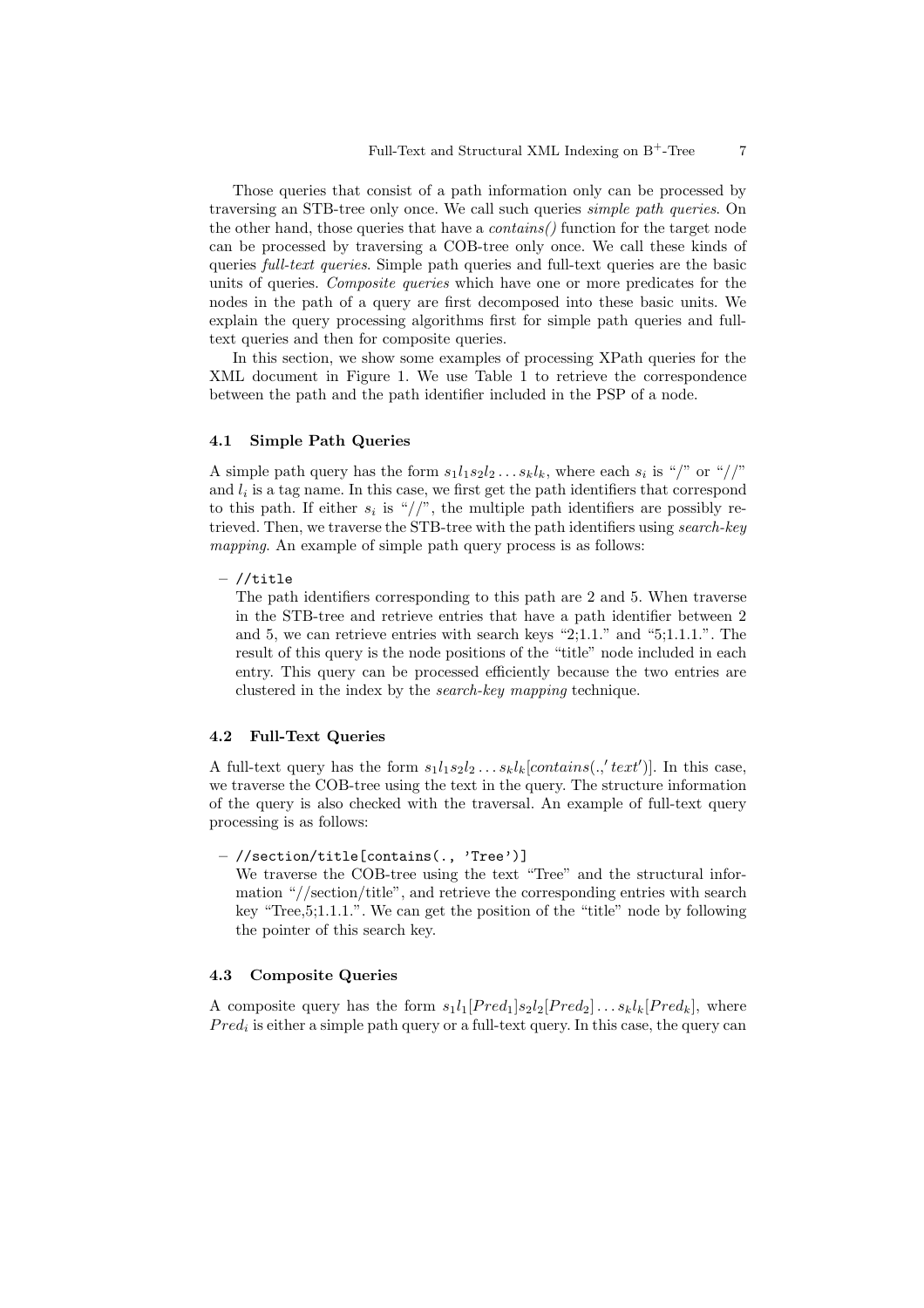be processed by first decomposing the query to " $s_1l_1Pred_1$ ", " $s_1l_1s_2l_2Pred_2$ ",  $\dots$ , " $s_1l_1s_2l_2\dots s_kl_kPred_k$ ", and " $s_1l_1s_2l_2\dots s_kl_k$ ", and then joining each result. An example of composite query processing is as follows:

**–** //section[title[contains(.,'Tree')]]

We first decompose this query into  $q_1 = \frac{u}{s}$  section/title [contains(., Tree')]" and  $q_2 = \frac{\pi}{3}$  section". Then the entry with the search key "Tree, 5;1.1.1." in the COB-tree is retrieved as a result of the query  $q_1$ , and the entries with search keys "4;1.1.", "4;1.2.", "6;1.1.1.", and "6;1.1.2." in the STB-tree are retrieved as a result of the query *q*2. By joining these PSP labels, we know "5;1.1.1." and "4;1.1." are under a parent-child relationship, and we can get the position of the target "section" node by following the pointer of "4;1.1.".

### **5 Experiments**

We implemented XICS and examined its effectiveness. We used GiST (Generalized Search Tree) [12] for the implementation of  $B^+$ -tree indices. We used the XML documents provided by the INEX Project [13].

We compared XICS with the method proposed in [14], which is compatible with full-text searches using inverted lists on tag names and keywords. We experimented with these inverted lists indexed by a  $B^+$ -tree. In the rest of the paper, we call the method proposed in [14] *Integration*. We applied a Prefix-Diff approach to the indices except for the STB-tree, and we set  $L = 1$  as the threshold *L* for the maximum phrase length in the COB-tree, because *Integration* does not support phrase searches.

#### **5.1 Index Size**

In the experiment on index size, we created and used four kinds of XML document sets, changing the total size of the XML documents.

Figure 5 shows the size comparison of an STB-tree and an inverted list on tag names of *Integration*, and Figure 6 shows the comparison of a COB-tree and an inverted list on keywords. Each index size is nearly proportional to the size of the XML document set. XICS is about 1.4 times larger than *Integration*.

### **5.2 Query Processing Time**

We examined the query processing time with XICS and *Integration* using the XPath queries in Table 2. We used the whole INEX document set (about 495 MB) in the experiment on query processing. Table 3 shows the processing time of these queries.

A join operation between the query text position and the target node position is needed in *Integration* (*Q*3, *Q*4, *Q*<sup>5</sup> and *Q*6). Furthermore, a join operation for specifying the sibling number in a query is needed in *Integration*  $(Q_6)$ . On the other hand, in the case of XICS , we need a join operation when the query is

<sup>8</sup> Toshiyuki Shimizu and Masatoshi Yoshikawa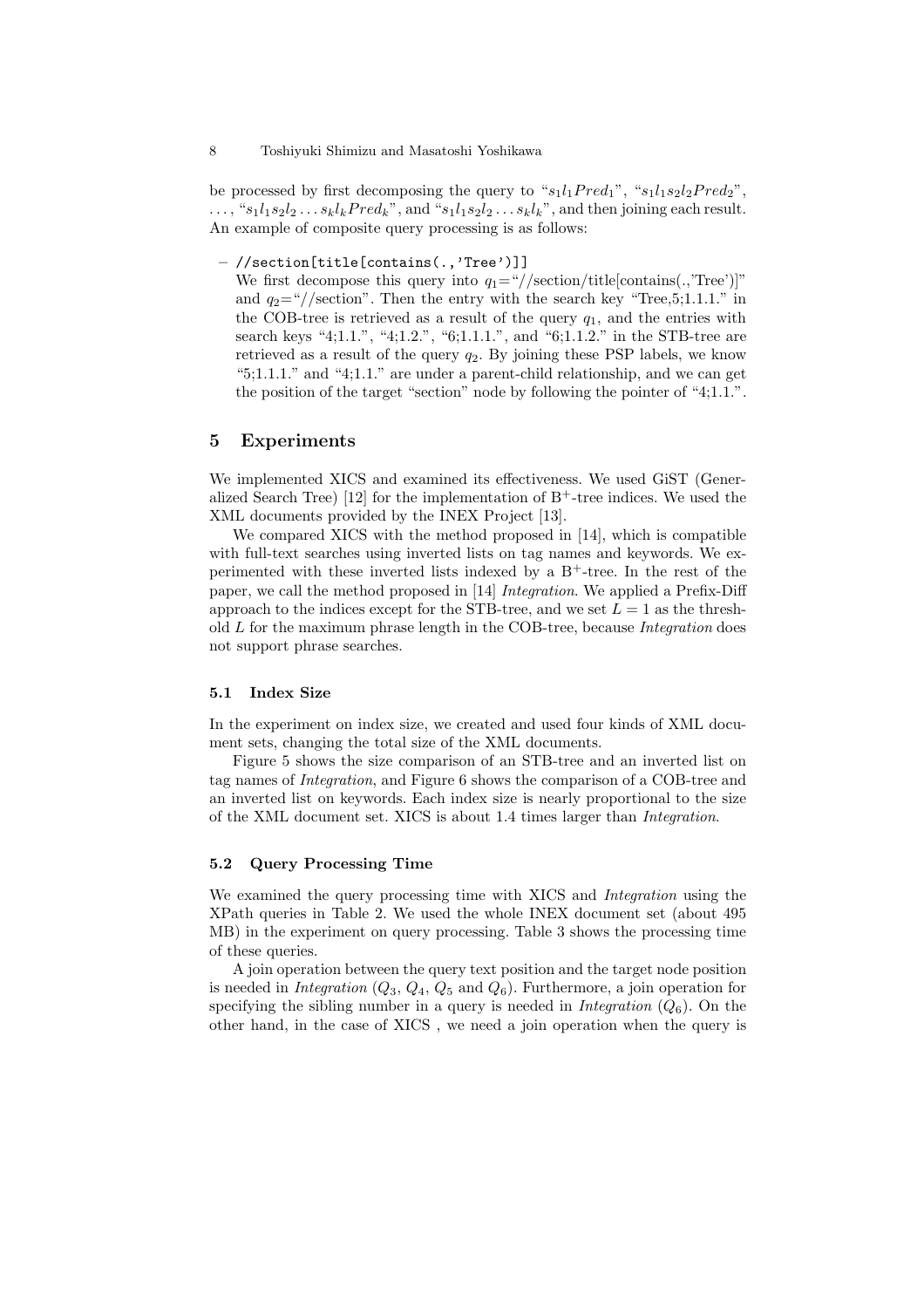

**Fig. 5.** Size comparison of STB-tree and inverted list on tag names.

**Fig. 6.** Size comparison of COB-tree and inverted list on keywords.

**Table 2.** XPath queries for comparison with *Integration*.

| <b>XPath</b>                                                                                                                                                                                                                                                                                                                                                                                                                                                                    |
|---------------------------------------------------------------------------------------------------------------------------------------------------------------------------------------------------------------------------------------------------------------------------------------------------------------------------------------------------------------------------------------------------------------------------------------------------------------------------------|
| $Q_1$ /books/journal/title                                                                                                                                                                                                                                                                                                                                                                                                                                                      |
| $Q_2$ //sec/st                                                                                                                                                                                                                                                                                                                                                                                                                                                                  |
|                                                                                                                                                                                                                                                                                                                                                                                                                                                                                 |
|                                                                                                                                                                                                                                                                                                                                                                                                                                                                                 |
|                                                                                                                                                                                                                                                                                                                                                                                                                                                                                 |
| $\begin{array}{l} Q_3 \end{array} \hspace{-1mm} \begin{array}{l} \hspace{-1.5mm} \textit{Q}_3 \end{array} \hspace{-1mm} \begin{array}{l} \hspace{-1.5mm} \textit{/} \hspace{-1.5mm} \textit{particle}/\hspace{-1.5mm} \textit{fm/abs/p} \text{[contains(., 'software')]} \\ Q_4 \end{array} \hspace{-1mm} \begin{array}{l} \hspace{-1.5mm} \textit{Q}_4 \end{array} \hspace{-1mm} \begin{array}{l} \hspace{-1.5mm} \textit{/} \hspace{-1.5mm} \textit{sec} \text{[contains(.,f$ |

| <b>Table 3.</b> Execution time |                         |             | <b>Table 4.</b> Index traversal time |             |  |
|--------------------------------|-------------------------|-------------|--------------------------------------|-------------|--|
|                                | (time in milliseconds). |             | (time in milliseconds).              |             |  |
|                                | <b>XICS</b>             | Integration | <b>XICS</b>                          | Integration |  |
|                                | $Q_1$  78               | 65          | 78                                   | 65          |  |
|                                | $Q_2$ 410               | 1037        | 410                                  | 1037        |  |
|                                | $Q_3$ 79                | 19040       | $Q_3$ 79                             | 5137        |  |
|                                | $Q_4$ 278               | 21450       | . 188                                | 446         |  |
|                                | $Q_5$ 332               | 3649        | $Q_5$  321                           | 510         |  |
|                                | $Q_6$ 68                | 46611       | $Q_6$ 68                             | 1658        |  |

a composite query (*Q*<sup>4</sup> and *Q*5). Since join processing is not the focus of our current study, we did not use any special approach in the join operations. The join operation time depends on the join algorithm. Table 4 shows the index traversal time excluding the join operation time.

XICS achieved an execution time up to 685 times faster than *Integration* with an exception for  $Q_1$ . In the case of  $Q_1$ , the "title" nodes in the XML document set were very few, and the path information in the search keys of our indices was not so significant. However, in general, we can traverse our indices efficiently by using the path information in the search keys and only retrieve the entries that match the path information in the query. For that reason, we can restrict nodes in the join operation and reduce the whole processing time.

In XICS, we can use the Sibling Dewey Order to specify the sibling number, and we don't need any join operations for it. In general, we need costly join operations to specify the sibling number in other approaches including *Integration*.